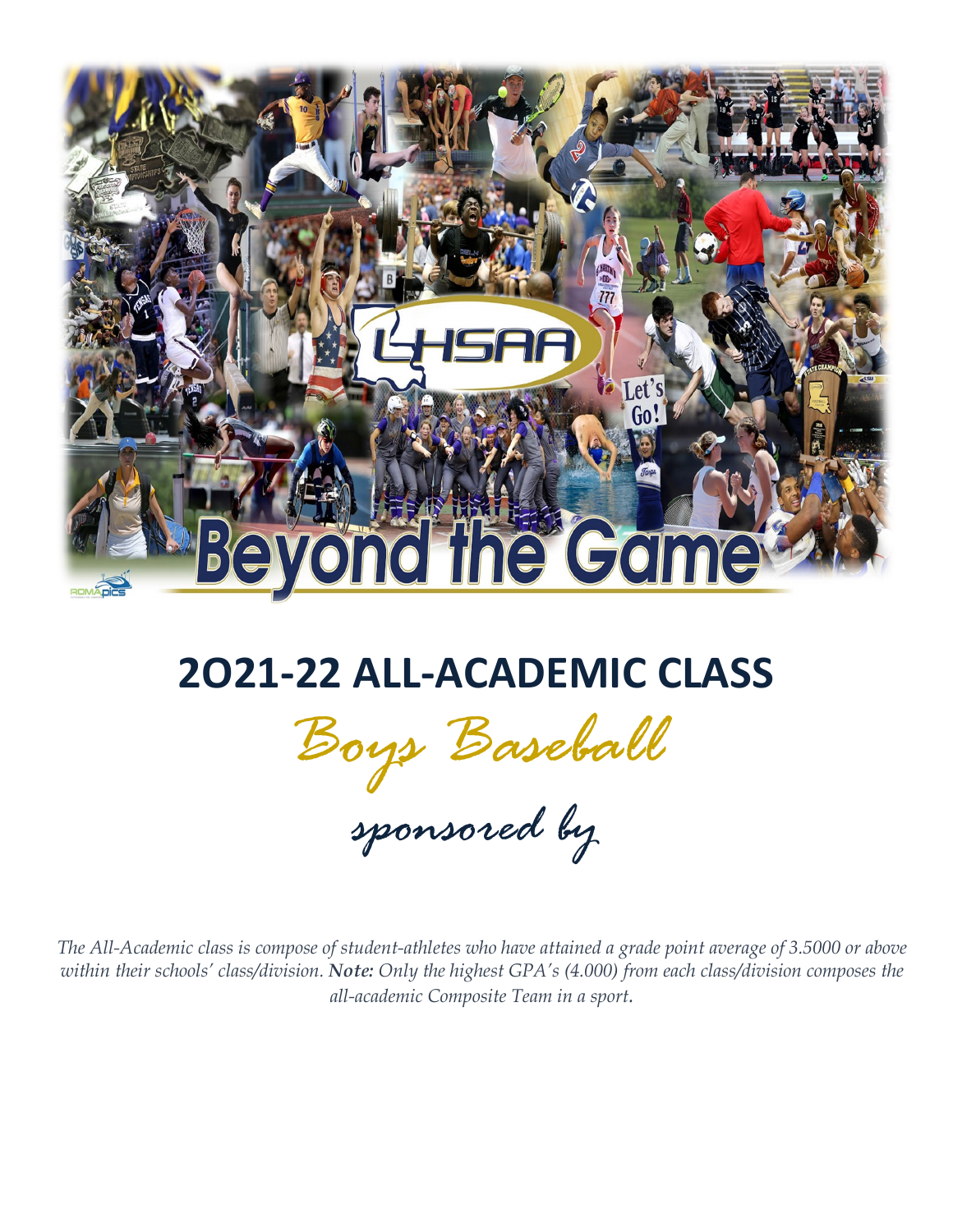

#### 2021-22 ALL-ACADEMIC BASEBALL CLASS TEAM

| <b>Name</b>             | Year    | School                      | Sport | <b>Class</b> | <b>Division</b> | <b>GPA</b> |
|-------------------------|---------|-----------------------------|-------|--------------|-----------------|------------|
| Donnie Sandifer         | 2021-22 | <b>Barbe</b>                | B     | 5A           |                 | 4.0000     |
| <b>Bryce Powell</b>     | 2021-22 | Captain Shreve              | B     | 5A           |                 | 4.0000     |
| William Boneno          | 2021-22 | Catholic - B.R.             | B     | 5A           | 1               | 4.0000     |
| Joshua Sewell           | 2021-22 | Haughton                    | B     | 5A           |                 | 4.0000     |
| <b>Edward Muhleisen</b> | 2021-22 | <b>Holy Cross</b>           | B     | <b>5A</b>    | T               | 4.0000     |
| Luke Brandau            | 2021-22 | Jesuit                      | B     | 5A           | 1               | 4.0000     |
| Colby Raupp             | 2021-22 | <b>Natchitoches Central</b> | B     | 5A           |                 | 4.0000     |
| Luke Landry             | 2021-22 | New Iberia                  | B     | 5A           |                 | 4.0000     |
| Jacob McCullar          | 2021-22 | <b>Ouachita Parish</b>      | B     | 5A           |                 | 4.0000     |
| Kaden Walker            | 2021-22 | Sam Houston                 | B     | 5A           |                 | 4.0000     |
| <b>Grant Holmes</b>     | 2021-22 | Southside                   | B     | 5A           |                 | 4.0000     |
| <b>Hunter Wallace</b>   | 2021-22 | Southwood                   | B     | 5A           |                 | 4.0000     |
| <b>Aiden Barrios</b>    | 2021-22 | St. Paul's                  | B     | 5A           | T               | 4.0000     |
| William Ditta           | 2021-22 | St. Paul's                  | B     | 5A           | ı               | 4.0000     |
| <b>Garrett Patrick</b>  | 2021-22 | Walker                      | B     | 5A           |                 | 4.0000     |
| Bayden Frye             | 2021-22 | <b>West Monroe</b>          | B     | 5A           |                 | 4.0000     |
| Jase Garner             | 2021-22 | <b>West Monroe</b>          | B     | <b>5A</b>    |                 | 4.0000     |
| Landon Clampit          | 2021-22 | West Ouachita               | B     | 5A           |                 | 4.0000     |
| <b>Brady Neyland</b>    | 2021-22 | Zachary                     | B     | 5A           |                 | 4.0000     |
| Jordan Williams         | 2021-22 | Zachary                     | B     | 5A           |                 | 4.0000     |
| Alex Dusang             | 2021-22 | St. Paul's                  | B     | 5A           | 1               | 3.9825     |
| <b>Hutch Talbot</b>     | 2021-22 | Southside                   | B     | 5A           |                 | 3.9811     |
| <b>Wyatt Clement</b>    | 2021-22 | Thibodaux                   | B     | 5A           |                 | 3.9803     |
| Elijah Buckels          | 2021-22 | Alexandria                  | B     | 5A           |                 | 3.9800     |
| <b>Sutton Oathout</b>   | 2021-22 | Captain Shreve              | B     | 5A           |                 | 3.9782     |
| <b>Kyle Bailey</b>      | 2021-22 | Benton                      | B     | 5A           |                 | 3.9660     |
| Austin Zeringue         | 2021-22 | <b>East Ascension</b>       | B     | 5A           |                 | 3.9655     |
| <b>Trent Caime</b>      | 2021-22 | St. Paul's                  | B     | 5A           | 1               | 3.9650     |
| Robert Jackson          | 2021-22 | Walker                      | B     | 5A           |                 | 3.9643     |
| Tanner Vadnais          | 2021-22 | Dutchtown                   | B     | 5A           |                 | 3.9615     |
| <b>Harrison May</b>     | 2021-22 | West Ouachita               | В     | 5A           |                 | 3.9608     |
| Carson Carey            | 2021-22 | Airline                     | B     | 5A           |                 | 3.9600     |
| <b>Grant Comeaux</b>    | 2021-22 | <b>Barbe</b>                | B     | 5A           |                 | 3.9600     |
| Cole Landry             | 2021-22 | Ponchatoula                 | B     | 5A           |                 | 3.9600     |
| Cael Morrow             | 2021-22 | Southside                   | В     | 5A           |                 | 3.9600     |
| Christopher Angelle     | 2021-22 | Lafayette                   | B     | 5A           |                 | 3.9583     |
| Ronnie Toney            | 2021-22 | Sulphur                     | В     | 5A           |                 | 3.9583     |
| <b>Todd Goudeau</b>     | 2021-22 | Zachary                     | В     | 5A           |                 | 3.9583     |
| Cannon Lion             | 2021-22 | Chalmette                   | B     | 5A           |                 | 3.9545     |

#### *5A CLASS*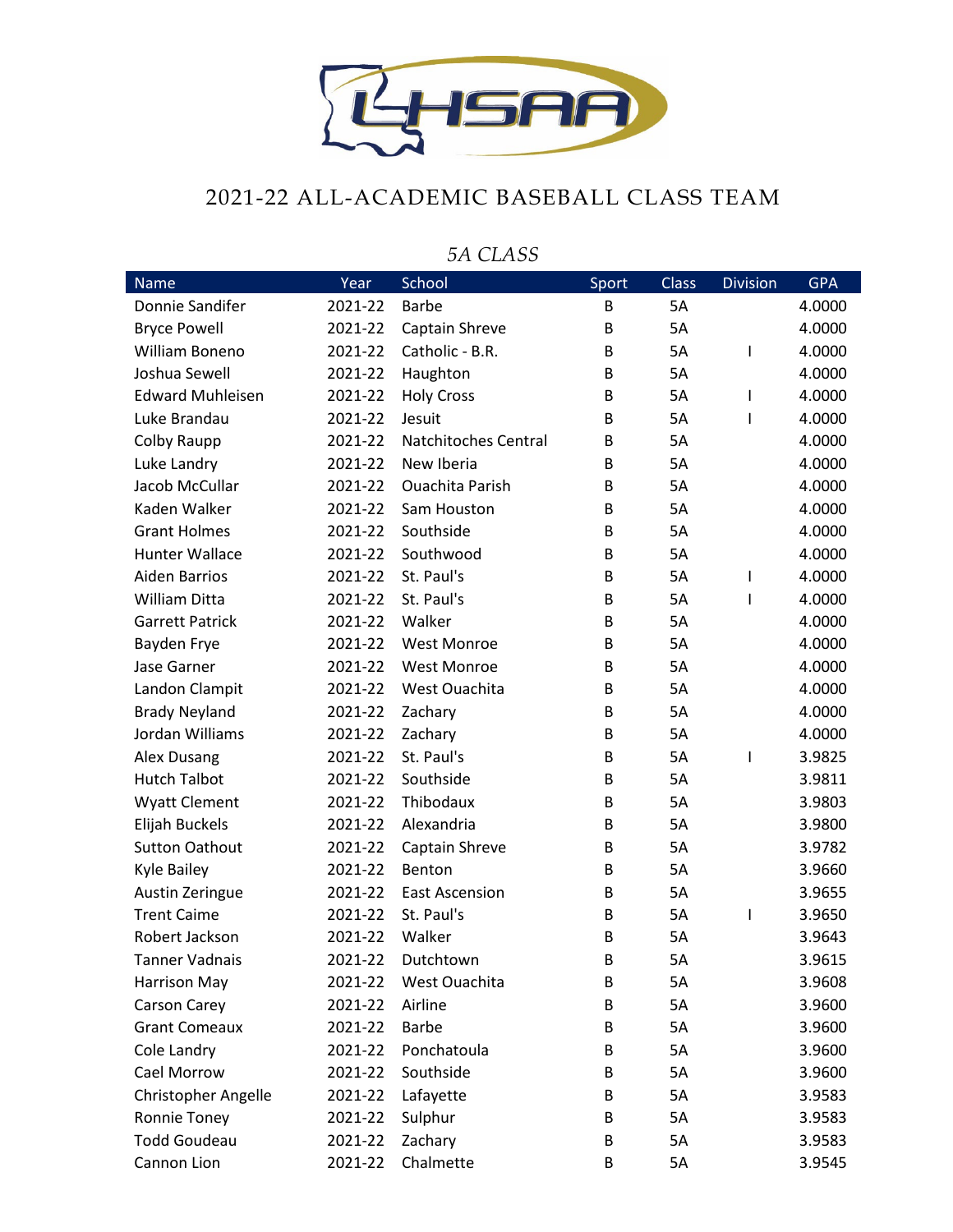| <b>Name</b>               | Year    | School                      | Sport | Class     | <b>Division</b> | <b>GPA</b> |
|---------------------------|---------|-----------------------------|-------|-----------|-----------------|------------|
| Brayden Kuriger           | 2021-22 | St. Amant                   | B     | <b>5A</b> |                 | 3.9521     |
| Mason Morgan              | 2021-22 | Walker                      | B     | <b>5A</b> |                 | 3.9464     |
| Carson Pittman            | 2021-22 | Denham Springs              | B     | 5A        |                 | 3.9444     |
| Caleb Waddick             | 2021-22 | Slidell                     | B     | 5A        |                 | 3.9433     |
| <b>Owen Walters</b>       | 2021-22 | Zachary                     | B     | <b>5A</b> |                 | 3.9400     |
| Carson Livisay            | 2021-22 | Lafayette                   | B     | 5A        |                 | 3.9273     |
| Roque Gonzalez            | 2021-22 | <b>Grace King</b>           | B     | 5A        |                 | 3.9238     |
| Noah Simon                | 2021-22 | Destrehan                   | B     | 5A        |                 | 3.9231     |
| <b>Crawford Courville</b> | 2021-22 | <b>Barbe</b>                | B     | 5A        |                 | 3.9200     |
| Ethan Robinson            | 2021-22 | Haughton                    | B     | 5A        |                 | 3.9200     |
| Noah Prosperie            | 2021-22 | H.L. Bourgeois              | B     | 5A        |                 | 3.9167     |
| <b>Emery Copeland</b>     | 2021-22 | <b>Ouachita Parish</b>      | B     | 5A        |                 | 3.9166     |
| Andrew Blaylock           | 2021-22 | <b>West Monroe</b>          | B     | 5A        |                 | 3.9166     |
| Russ will Romero          | 2021-22 | Zachary                     | B     | <b>5A</b> |                 | 3.9148     |
| <b>Thatcher Moorehead</b> | 2021-22 | <b>West Monroe</b>          | B     | 5A        |                 | 3.9000     |
| Nathan Monceaux           | 2021-22 | Dutchtown                   | B     | 5A        |                 | 3.8947     |
| <b>Caleb Hemmings</b>     | 2021-22 | Airline                     | B     | 5A        |                 | 3.8800     |
| Colby Leeper              | 2021-22 | Benton                      | B     | 5A        |                 | 3.8800     |
| Isaiah Ayo                | 2021-22 | St. Paul's                  | B     | 5A        | ı               | 3.8772     |
| Luke Schroedter           | 2021-22 | Lafayette                   | B     | 5A        |                 | 3.8750     |
| Patrick Landry            | 2021-22 | Denham Springs              | B     | 5A        |                 | 3.8679     |
| Jacob Delaughter          | 2021-22 | Live Oak                    | B     | 5A        |                 | 3.8679     |
| Levi Endris               | 2021-22 | <b>Natchitoches Central</b> | B     | <b>5A</b> |                 | 3.8666     |
| Craig Sturiale            | 2021-22 | Catholic - B.R.             | B     | 5A        | I               | 3.8571     |
| Andrew Bradley            | 2021-22 | <b>Holy Cross</b>           | B     | 5A        |                 | 3.8571     |
| <b>Colin Galland</b>      | 2021-22 | Hahnville                   | B     | 5A        |                 | 3.8542     |
| <b>Brady Hernandez</b>    | 2021-22 | Zachary                     | B     | 5A        |                 | 3.8541     |
| Michael Cunningham        | 2021-22 | Hammond                     | B     | 5A        |                 | 3.8519     |
| Parker Lowrie             | 2021-22 | Haughton                    | B     | 5A        |                 | 3.8500     |
| <b>Winston Sanders</b>    | 2021-22 | <b>Ouachita Parish</b>      | B     | 5A        |                 | 3.8400     |
| Logan Aucoin              | 2021-22 | Jesuit                      | В     | 5A        |                 | 3.8333     |
| Conner Thurman            | 2021-22 | Denham Springs              | B     | 5A        |                 | 3.8302     |
| <b>Treg Arboneaux</b>     | 2021-22 | Dutchtown                   | B     | 5A        |                 | 3.8276     |
| Jared Cassard             | 2021-22 | <b>East Ascension</b>       | B     | 5A        |                 | 3.8276     |
| Aaron Delaune             | 2021-22 | Central Lafourche           | B     | 5A        |                 | 3.8260     |
| Colin McDonald            | 2021-22 | Live Oak                    | B     | 5A        |                 | 3.8235     |
| Jacob Mayers              | 2021-22 | St. Amant                   | B     | 5A        |                 | 3.8214     |
| Madden Major              | 2021-22 | Denham Springs              | B     | 5A        |                 | 3.8148     |
| Chandler Lytle            | 2021-22 | Haughton                    | B     | 5A        |                 | 3.8100     |
| Ean Richard               | 2021-22 | Comeaux                     | B     | 5A        |                 | 3.8077     |
| <b>Gage Garrity</b>       | 2021-22 | Northshore                  | B     | 5A        |                 | 3.8076     |
| <b>Brandon Bourgeois</b>  | 2021-22 | H.L. Bourgeois              | B     | 5A        |                 | 3.7959     |
| Nicholas Raia             | 2021-22 | Fontainebleau               | В     | 5A        |                 | 3.7924     |
| Alex Hulin                | 2021-22 | Comeaux                     | B     | 5A        |                 | 3.7917     |
| <b>Trevor Jones</b>       | 2021-22 | Sam Houston                 | B     | 5A        |                 | 3.7916     |
| Lorenzo Morales           | 2021-22 | L. W. Higgins               | B     | 5A        |                 | 3.7884     |
| Gorge Reyes               | 2021-22 | L. W. Higgins               | B     | 5A        |                 | 3.7884     |
| <b>Christian Dupre</b>    | 2021-22 | H.L. Bourgeois              | B     | 5A        |                 | 3.7872     |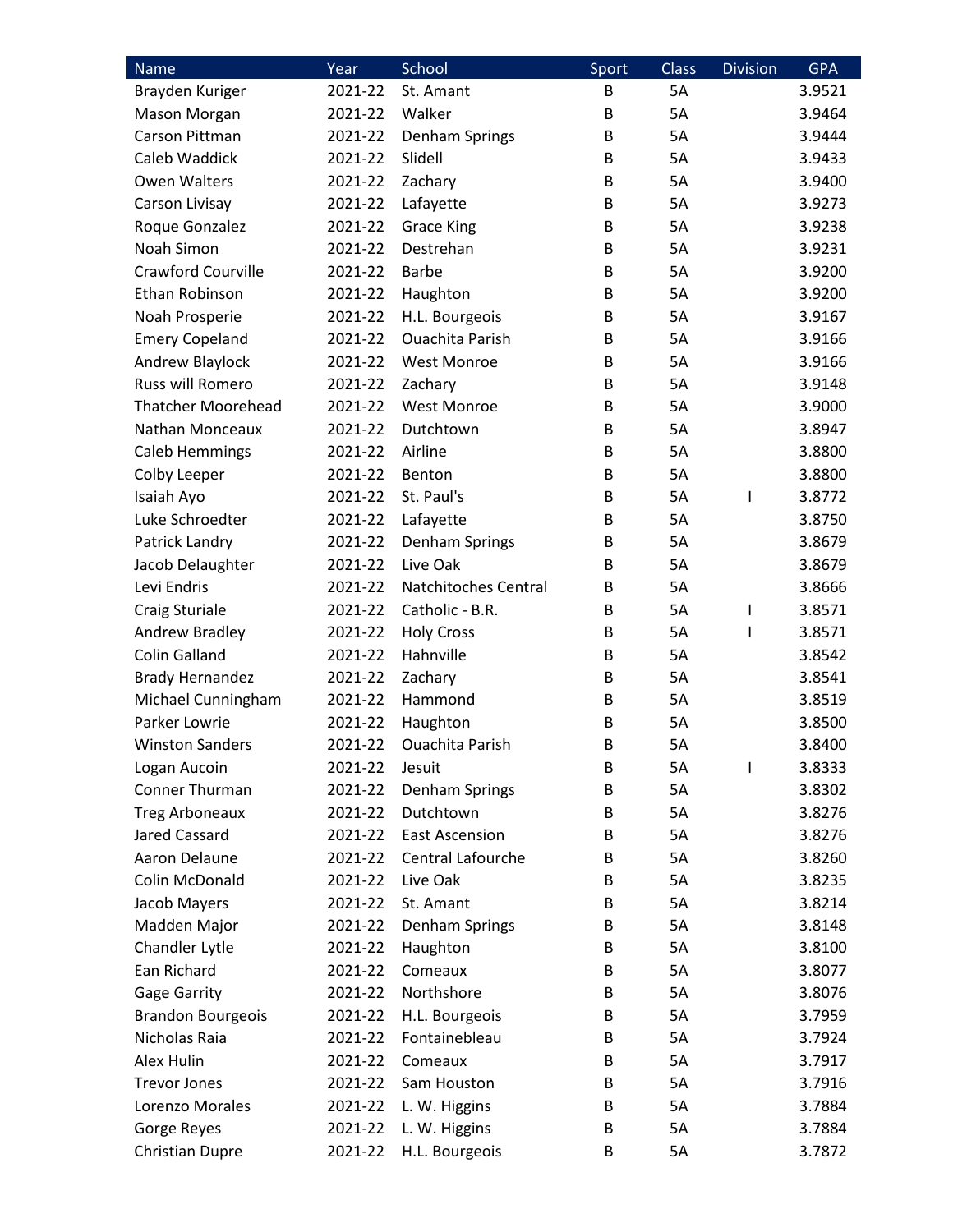| <b>Name</b>                | Year    | School                      | Sport | <b>Class</b> | <b>Division</b> | <b>GPA</b> |
|----------------------------|---------|-----------------------------|-------|--------------|-----------------|------------|
| Kaden Robichaux            | 2021-22 | Archbishop Shaw             | B     | <b>5A</b>    | ı               | 3.7800     |
| <b>Brian Lea</b>           | 2021-22 | St. Paul's                  | B     | 5A           | I               | 3.7705     |
| Aaron Hunter               | 2021-22 | Alexandria                  | B     | 5A           |                 | 3.7647     |
| <b>Hunter Thomas</b>       | 2021-22 | Woodlawn - B.R.             | B     | <b>5A</b>    |                 | 3.7647     |
| <b>Easton Lonibos</b>      | 2021-22 | Catholic - B.R.             | B     | 5A           | ı               | 3.7619     |
| <b>Tyler Wolfe</b>         | 2021-22 | Covington                   | B     | 5A           |                 | 3.7619     |
| <b>Braden Clark</b>        | 2021-22 | Zachary                     | B     | 5A           |                 | 3.7600     |
| <b>Brayden Billingsley</b> | 2021-22 | St. Amant                   | B     | 5A           |                 | 3.7586     |
| <b>Shannon Martin</b>      | 2021-22 | St. Augustine               | B     | 5A           | I               | 3.7565     |
| <b>William Riley</b>       | 2021-22 | Catholic - B.R.             | B     | 5A           | I               | 3.7551     |
| Alexander Umberger         | 2021-22 | Northshore                  | B     | 5A           |                 | 3.7547     |
| <b>Brody Lagarde</b>       | 2021-22 | Thibodaux                   | B     | 5A           |                 | 3.7547     |
| Steven Malbrough           | 2021-22 | Central Lafourche           | B     | 5A           |                 | 3.7500     |
| Jeffery Duroncelet         | 2021-22 | St. Augustine               | B     | 5A           | I               | 3.7500     |
| Larson Fabre               | 2021-22 | Denham Springs              | B     | 5A           |                 | 3.7455     |
| Roman Tolbert              | 2021-22 | Haughton                    | B     | 5A           |                 | 3.7300     |
| Jackson Voigt              | 2021-22 | Haughton                    | B     | 5A           |                 | 3.7300     |
| <b>Daniel Wiggins</b>      | 2021-22 | <b>Natchitoches Central</b> | B     | 5A           |                 | 3.7241     |
| Lakin Polk                 | 2021-22 | Ponchatoula                 | B     | <b>5A</b>    |                 | 3.7234     |
| <b>Vinny Collins</b>       | 2021-22 | Sulphur                     | B     | 5A           |                 | 3.7200     |
| Dawson Szymanski           | 2021-22 | Ruston                      | B     | 5A           |                 | 3.7142     |
| Gavin Guidry               | 2021-22 | <b>Barbe</b>                | B     | 5A           |                 | 3.7100     |
| <b>Travers Benoit</b>      | 2021-22 | Covington                   | B     | 5A           |                 | 3.7083     |
| <b>Jose Trinidad</b>       | 2021-22 | <b>Grace King</b>           | B     | 5A           |                 | 3.7080     |
| Clayton Williamson         | 2021-22 | Denham Springs              | B     | 5A           |                 | 3.7021     |
| <b>Andrew Glass</b>        | 2021-22 | Sam Houston                 | B     | 5A           |                 | 3.6984     |
| Jacob Gross                | 2021-22 | Northshore                  | B     | 5A           |                 | 3.6981     |
| Nicholas Boggs             | 2021-22 | Northshore                  | B     | 5A           |                 | 3.6938     |
| George Smith               | 2021-22 | East St. John               | B     | 5A           |                 | 3.6927     |
| lan Holm                   | 2021-22 | Southside                   | B     | 5A           |                 | 3.6909     |
| Joshua Alexander           | 2021-22 | St. Augustine               | B     | 5A           | ı               | 3.6900     |
| <b>Reid Williams</b>       | 2021-22 | Ruston                      | B     | 5A           |                 | 3.6818     |
| Raydell Estrada            | 2021-22 | Archbishop Shaw             | B     | 5A           | I               | 3.6800     |
| <b>Taylor Walters</b>      | 2021-22 | Central - B.R.              | В     | 5A           |                 | 3.6800     |
| EricHanrahan Jr.           | 2021-22 | St. Paul's                  | B     | 5A           | ı               | 3.6800     |
| Lance Anthony              | 2021-22 | Mandeville                  | В     | 5A           |                 | 3.6735     |
| Cooper Cherry              | 2021-22 | Fontainebleau               | B     | 5A           |                 | 3.6731     |
| <b>Bronson Goebel</b>      | 2021-22 | Jesuit                      | B     | 5A           | I               | 3.6667     |
| Cody Crawford              | 2021-22 | Ponchatoula                 | B     | 5A           |                 | 3.6600     |
| David Cherry               | 2021-22 | St. Paul's                  | В     | 5A           | I               | 3.6546     |
| Kyle Hertel                | 2021-22 | Catholic - B.R.             | В     | 5A           | I               | 3.6531     |
| <b>Benson Smith</b>        | 2021-22 | <b>Ouachita Parish</b>      | B     | 5A           |                 | 3.6530     |
| Caleb Muffoletto           | 2021-22 | Comeaux                     | B     | 5A           |                 | 3.6522     |
| Cole Ingram                | 2021-22 | Lafayette                   | B     | 5A           |                 | 3.6522     |
| Joshua Barletter           | 2021-22 | Covington                   | B     | 5A           |                 | 3.6428     |
| <b>Ethan Williams</b>      | 2021-22 | St. Paul's                  | B     | 5A           | I               | 3.6415     |
| <b>Wyatt Marque</b>        | 2021-22 | Archbishop Shaw             | B     | 5A           | I               | 3.6400     |
| <b>Matthew Hinds</b>       | 2021-22 | Natchitoches Central        | B     | 5A           |                 | 3.6396     |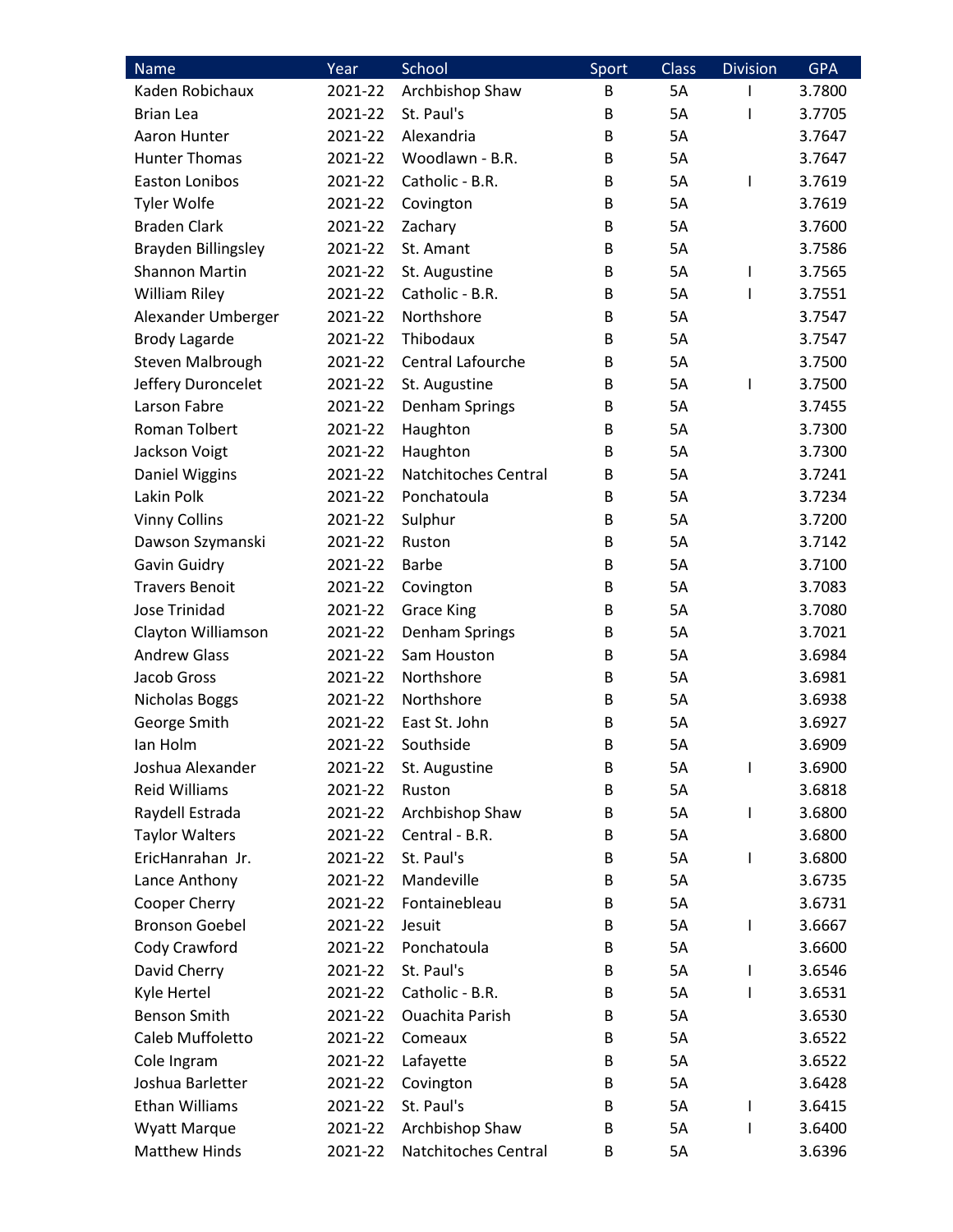| Name                    | Year    | School                | Sport | <b>Class</b> | <b>Division</b> | <b>GPA</b> |
|-------------------------|---------|-----------------------|-------|--------------|-----------------|------------|
| Kaden Gardner           | 2021-22 | Denham Springs        | B     | <b>5A</b>    |                 | 3.6296     |
| Jayden Davis            | 2021-22 | Slidell               | B     | 5A           |                 | 3.6250     |
| Seth Savario            | 2021-22 | Zachary               | B     | 5A           |                 | 3.6250     |
| <b>Ryan Stripling</b>   | 2021-22 | St. Augustine         | B     | 5A           | I               | 3.6234     |
| Shawn Harvard           | 2021-22 | John Curtis Christian | B     | <b>5A</b>    | I               | 3.6200     |
| Ryan Porche             | 2021-22 | Jesuit                | B     | 5A           | ı               | 3.6190     |
| Luke Lirette            | 2021-22 | H.L. Bourgeois        | B     | 5A           |                 | 3.6170     |
| <b>William Delaune</b>  | 2021-22 | Dutchtown             | B     | 5A           |                 | 3.6154     |
| Caleb Ickes             | 2021-22 | Dutchtown             | B     | 5A           |                 | 3.6154     |
| Colin McAndrew          | 2021-22 | Hammond               | B     | 5A           |                 | 3.6154     |
| Cade Pizzalato          | 2021-22 | Catholic - B.R.       | B     | 5A           | ı               | 3.6122     |
| Dawson Willis           | 2021-22 | Ruston                | B     | 5A           |                 | 3.6087     |
| <b>Beau Domingue</b>    | 2021-22 | Hammond               | B     | 5A           |                 | 3.6078     |
| Caleb Little            | 2021-22 | <b>West Monroe</b>    | B     | <b>5A</b>    |                 | 3.6000     |
| Dajorean Curry          | 2021-22 | H.L. Bourgeois        | B     | 5A           |                 | 3.5957     |
| <b>Holden Hess</b>      | 2021-22 | Jesuit                | B     | 5A           | I               | 3.5952     |
| Dalton Wilson           | 2021-22 | Catholic - B.R.       | B     | 5A           | I               | 3.5918     |
| Mark Tuten              | 2021-22 | Northshore            | B     | 5A           |                 | 3.5849     |
| <b>William Hodges</b>   | 2021-22 | Woodlawn - B.R.       | B     | 5A           |                 | 3.5806     |
| Lee Amedee              | 2021-22 | St. Amant             | B     | <b>5A</b>    |                 | 3.5771     |
| <b>Alexander Cuevas</b> | 2021-22 | Covington             | B     | 5A           |                 | 3.5714     |
| Colin Cure              | 2021-22 | <b>Holy Cross</b>     | B     | 5A           | I               | 3.5714     |
| Keith Pittman           | 2021-22 | Jesuit                | B     | 5A           | ı               | 3.5714     |
| <b>Blake Fant</b>       | 2021-22 | Captain Shreve        | B     | 5A           |                 | 3.5681     |
| <b>Craig Duplantis</b>  | 2021-22 | Central Lafourche     | B     | 5A           |                 | 3.5652     |
| Caleb Webb              | 2021-22 | Walker                | B     | 5A           |                 | 3.5636     |
| <b>TreKevin Ellis</b>   | 2021-22 | St. Augustine         | B     | 5A           | I               | 3.5600     |
| Cowan Alfonso           | 2021-22 | Denham Springs        | B     | 5A           |                 | 3.5556     |
| Darrell Johnson         | 2021-22 | <b>East Ascension</b> | B     | 5A           |                 | 3.5556     |
| <b>Jude Clarke</b>      | 2021-22 | Denham Springs        | B     | 5A           |                 | 3.5472     |
| Jimmie Johnson          | 2021-22 | Central - B.R.        | В     | 5A           |                 | 3.5417     |
| Hayden Smith            | 2021-22 | Airline               | B     | 5A           |                 | 3.5400     |
| <b>Cameron Andrews</b>  | 2021-22 | Denham Springs        | B     | 5A           |                 | 3.5370     |
| Casey Bryant            | 2021-22 | Walker                | B     | 5A           |                 | 3.5357     |
| Jackson Dudenhefer      | 2021-22 | Slidell               | B     | 5A           |                 | 3.5294     |
| Kaden Davis             | 2021-22 | Benton                | В     | 5A           |                 | 3.5200     |
| Cade Stewart            | 2021-22 | Benton                | B     | 5A           |                 | 3.5200     |
| <b>Ethan Mayeux</b>     | 2021-22 | Dutchtown             | B     | 5A           |                 | 3.5172     |
| <b>Walker Bazile</b>    | 2021-22 | <b>Brother Martin</b> | B     | 5A           | I               | 3.5116     |
| Paul Loup               | 2021-22 | Catholic - B.R.       | B     | 5A           | I               | 3.5102     |
| Justin LeBlanc          | 2021-22 | Archbishop Shaw       | В     | 5A           | I               | 3.5100     |
| Robert Batarseh         | 2021-22 | Bonnabel              | B     | 5A           |                 | 3.5094     |
| Kyle Robinson           | 2021-22 | Dutchtown             | В     | 5A           |                 | 3.5094     |
| Keegan Lehr             | 2021-22 | Airline               | B     | 5A           |                 | 3.5000     |
| Logan Thurman           | 2021-22 | Airline               | B     | 5A           |                 | 3.5000     |
| <b>Brennon Arnold</b>   | 2021-22 | Central Lafourche     | B     | 5A           |                 | 3.5000     |
| <b>Hunter Martin</b>    | 2021-22 | Hahnville             | B     | 5A           |                 | 3.5000     |
| Jalen Ballard           | 2021-22 | Zachary               | B     | 5A           |                 | 3.5000     |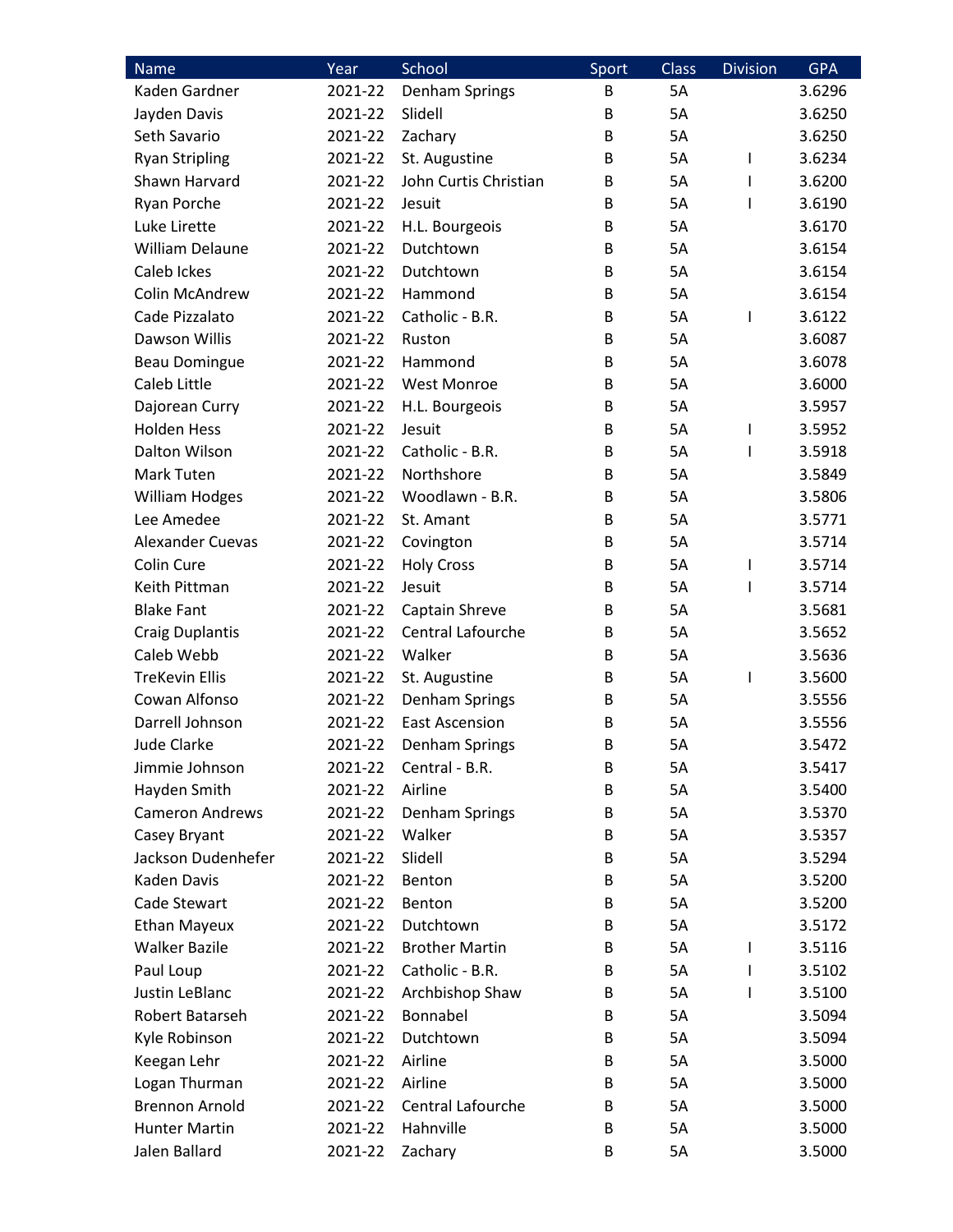### *Class 4A*

| <b>Name</b>                | Year    | School                    | Sport | <b>Class</b> | <b>Division</b>            | <b>GPA</b> |
|----------------------------|---------|---------------------------|-------|--------------|----------------------------|------------|
| Name                       | Year    | School                    | Sport | Class        | Division                   | <b>GPA</b> |
| <b>Collin Arnaud</b>       | 2021-22 | Cecilia                   | B     | 4A           |                            | 4.0000     |
| <b>Nick Pontiff</b>        | 2021-22 | Cecilia                   | B     | 4A           |                            | 4.0000     |
| James Brannan              | 2021-22 | DeRidder                  | B     | 4A           |                            | 4.0000     |
| <b>Bryant Carroll</b>      | 2021-22 | Lusher Charter            | B     | 4A           | Ш                          | 4.0000     |
| Landon Williams            | 2021-22 | North DeSoto              | B     | 4A           |                            | 4.0000     |
| <b>Grant Kilmer</b>        | 2021-22 | Rayne                     | B     | 4A           |                            | 4.0000     |
| Gavin Terrebonne           | 2021-22 | South Lafourche           | B     | 4A           |                            | 4.0000     |
| John "JC" Acosta           | 2021-22 | <b>Teurlings Catholic</b> | B     | 4A           | Ш                          | 4.0000     |
| <b>JOHN LIGGIN</b>         | 2021-22 | Tioga                     | B     | 4A           |                            | 4.0000     |
| Tyler Borel                | 2021-22 | Westgate                  | B     | 4A           |                            | 4.0000     |
| Matthew Lee                | 2021-22 | South Lafourche           | B     | 4A           |                            | 3.9615     |
| Lane Patin                 | 2021-22 | North Vermilion           | B     | 4A           |                            | 3.9583     |
| Jason Comeaux              | 2021-22 | Rayne                     | B     | 4A           |                            | 3.9565     |
| <b>Britton Cope</b>        | 2021-22 | Rayne                     | B     | 4A           |                            | 3.9545     |
| James Cheramie             | 2021-22 | South Lafourche           | B     | 4A           |                            | 3.9362     |
| Shea Pitre                 | 2021-22 | South Terrebonne          | B     | 4A           |                            | 3.9200     |
| Kaden LaCaze               | 2021-22 | DeRidder                  | B     | 4A           |                            | 3.9149     |
| <b>Nicklaus Mercer</b>     | 2021-22 | <b>Neville</b>            | B     | 4A           |                            | 3.8979     |
| Dominic Archila            | 2021-22 | Vandebilt Catholic        | B     | 4A           | Ш                          | 3.8900     |
| Mason Fitzgerald           | 2021-22 | Leesville                 | B     | 4A           |                            | 3.8823     |
| <b>Isaac Erickson</b>      | 2021-22 | Evangel Christian         | B     | 4A           | Ш                          | 3.8800     |
| <b>Christian Arceneaux</b> | 2021-22 | South Terrebonne          | В     | 4A           |                            | 3.8750     |
| <b>Ethan McCue</b>         | 2021-22 | South Terrebonne          | B     | 4A           |                            | 3.8723     |
| John Touchet               | 2021-22 | North Vermilion           | B     | 4A           |                            | 3.8666     |
| Caleb Ougel                | 2021-22 | Vandebilt Catholic        | B     | 4A           | $\mathsf{II}$              | 3.8650     |
| Gage DiFebbo               | 2021-22 | <b>Belle Chasse</b>       | B     | 4A           |                            | 3.8421     |
| <b>Cameron Andrus</b>      | 2021-22 | Carencro                  | B     | 4A           |                            | 3.8333     |
| <b>Harland Ruddell</b>     | 2021-22 | Neville                   | B     | 4A           |                            | 3.8333     |
| <b>Adrien Myles</b>        | 2021-22 | Woodlawn - Shrev.         | B     | 4A           |                            | 3.8333     |
| Gavin Jones                | 2021-22 | Tioga                     | B     | 4A           |                            | 3.8261     |
| Carson Taylor              | 2021-22 | <b>Beau Chene</b>         | В     | 4A           |                            | 3.8100     |
| Michael Rodrigue           | 2021-22 | Vandebilt Catholic        | B     | 4A           | Ш                          | 3.8100     |
| Alex Soileau               | 2021-22 | Cecilia                   | В     | 4A           |                            | 3.8095     |
| Patrick Doherty            | 2021-22 | St. Thomas More           | В     | 4A           | Ш                          | 3.8095     |
| <b>Brady Menzina</b>       | 2021-22 | <b>Neville</b>            | B     | 4A           |                            | 3.7674     |
| Dylan Hackney              | 2021-22 | Franklin Parish           | B     | 4A           |                            | 3.7500     |
| Carter Maggio              | 2021-22 | Lusher Charter            | B     | 4A           | $\sf II$                   | 3.7447     |
| Korian Lubin               | 2021-22 | LaGrange                  | В     | 4A           |                            | 3.7400     |
| Cobe Beamon                | 2021-22 | Liberty                   | B     | 4A           | $\ensuremath{\mathsf{II}}$ | 3.7400     |
| Bryce Rogowski             | 2021-22 | St. Michael the Archangel | В     | 4A           | $\ensuremath{\mathsf{II}}$ | 3.7381     |
| Cohen Boyd                 | 2021-22 | <b>Teurlings Catholic</b> | В     | 4A           | $\mathsf{II}$              | 3.7273     |
| Kristian Prevost           | 2021-22 | <b>Ben Franklin</b>       | В     | 4A           | Ш                          | 3.7250     |
| Dru Dupont                 | 2021-22 | <b>Breaux Bridge</b>      | B     | 4A           |                            | 3.7200     |
| Cabet Blanchard            | 2021-22 | Carencro                  | B     | 4A           |                            | 3.7059     |
| Brayden Terra              | 2021-22 | Neville                   | B     | 4A           |                            | 3.7031     |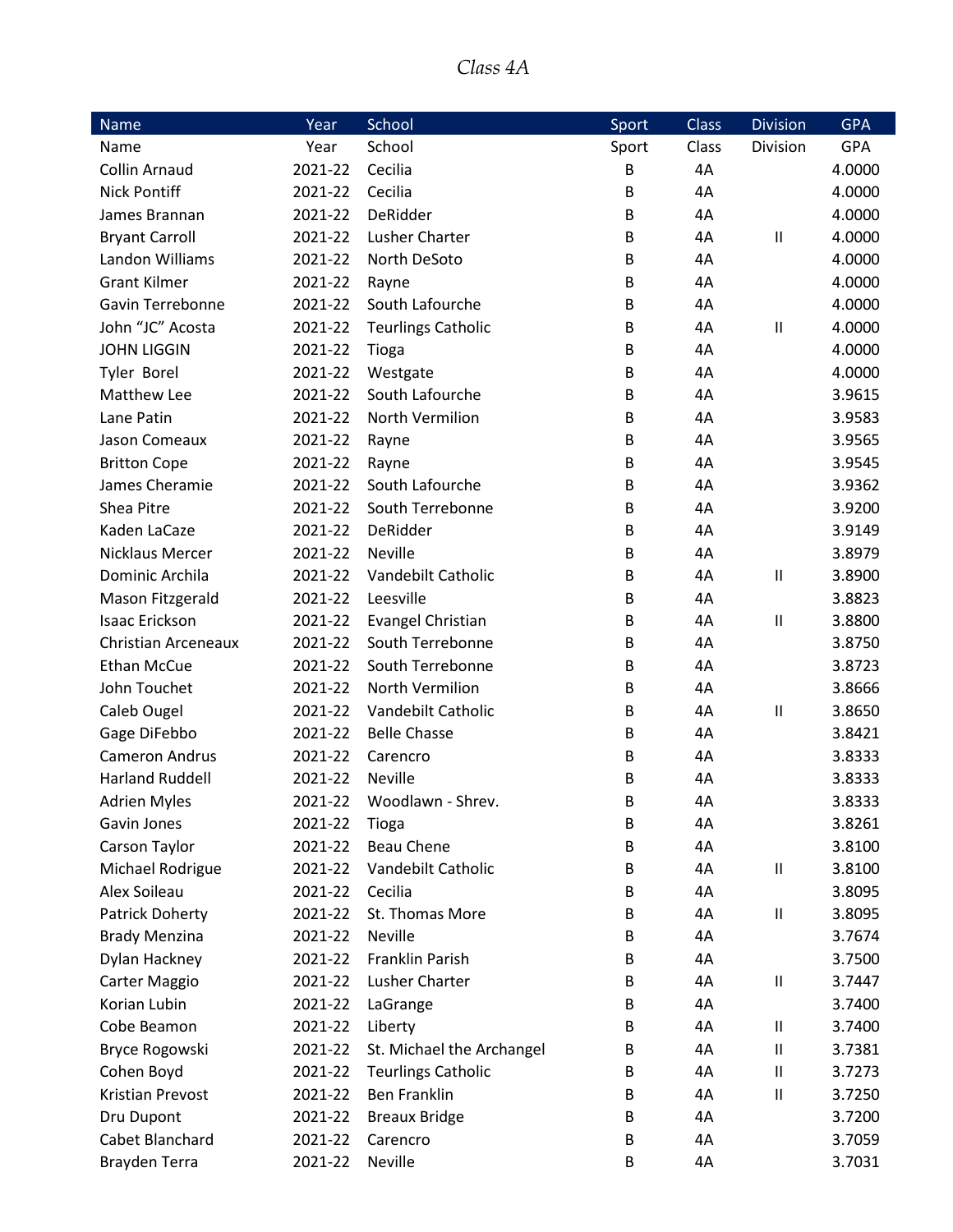| Name                       | Year    | School                    | Sport | <b>Class</b> | <b>Division</b>            | <b>GPA</b> |
|----------------------------|---------|---------------------------|-------|--------------|----------------------------|------------|
| Lake Grant                 | 2021-22 | <b>Neville</b>            | B     | 4A           |                            | 3.6956     |
| Nicholas D'Gerolamo        | 2021-22 | St. Michael the Archangel | В     | 4A           | $\mathbf{I}$               | 3.6905     |
| Caleb Wilson               | 2021-22 | <b>Warren Easton</b>      | B     | 4A           |                            | 3.6857     |
| <b>Brennan Surles</b>      | 2021-22 | <b>Neville</b>            | B     | 4A           |                            | 3.6833     |
| Ashton Knott               | 2021-22 | Cecilia                   | В     | 4A           |                            | 3.6800     |
| <b>Justin Caro</b>         | 2021-22 | Vandebilt Catholic        | B     | 4A           | $\ensuremath{\mathsf{II}}$ | 3.6777     |
| Ty Hinton                  | 2021-22 | <b>Evangel Christian</b>  | B     | 4A           | $\mathbf{I}$               | 3.6700     |
| Jonathan Reedy             | 2021-22 | Evangel Christian         | В     | 4A           | $\mathbf{I}$               | 3.6700     |
| Mason LeBlanc              | 2021-22 | <b>Breaux Bridge</b>      | B     | 4A           |                            | 3.6667     |
| Dylan Naquin               | 2021-22 | North Vermilion           | B     | 4A           |                            | 3.6521     |
| Caleb Anderson             | 2021-22 | <b>Warren Easton</b>      | В     | 4A           |                            | 3.6271     |
| Amir Key                   | 2021-22 | Lusher Charter            | B     | 4A           | $\sf II$                   | 3.6227     |
| Aidan McNamara             | 2021-22 | <b>Ben Franklin</b>       | B     | 4A           | $\mathbf{I}$               | 3.6098     |
| <b>Charles Green</b>       | 2021-22 | Edna Karr                 | В     | 4A           |                            | 3.6070     |
| <b>Garrett Whittington</b> | 2021-22 | Livonia                   | B     | 4A           |                            | 3.5880     |
| <b>Derin Doucet</b>        | 2021-22 | South Lafourche           | B     | 4A           |                            | 3.5833     |
| Jayden LeBlanc             | 2021-22 | Vandebilt Catholic        | B     | 4A           | $\sf II$                   | 3.5800     |
| <b>Brett Batteford</b>     | 2021-22 | <b>Neville</b>            | B     | 4A           |                            | 3.5714     |
| Owen Schexnaydre           | 2021-22 | Vandebilt Catholic        | B     | 4A           | $\mathbf{I}$               | 3.5617     |
| Jackson Mayfield           | 2021-22 | Minden                    | B     | 4A           |                            | 3.5556     |
| Ryan Richard               | 2021-22 | <b>Teurlings Catholic</b> | B     | 4A           | $\ensuremath{\mathsf{II}}$ | 3.5455     |
| Anthony Quebedeauz         | 2021-22 | St. Thomas More           | B     | 4A           | $\mathbf{I}$               | 3.5238     |
| William Judice             | 2021-22 | <b>Teurlings Catholic</b> | B     | 4A           | $\sf II$                   | 3.5238     |
| <b>Dalton Hill</b>         | 2021-22 | North DeSoto              | B     | 4A           |                            | 3.5185     |
| Dylan Auzenne              | 2021-22 | Carencro                  | B     | 4A           |                            | 3.5172     |
| Sage Rivere                | 2021-22 | Assumption                | B     | 4A           |                            | 3.5161     |
| Devin Demesme              | 2021-22 | Landry-Walker             | B     | 4A           |                            | 3.5000     |
| <b>Matthew Rieger</b>      | 2021-22 | Leesville                 | B     | 4A           |                            | 3.5000     |
| Landen Leblanc             | 2021-22 | North DeSoto              | В     | 4A           |                            | 3.5000     |
| <b>Connor Pike</b>         | 2021-22 | St. Michael the Archangel | B     | 4A           | $\sf II$                   | 3.5000     |
| Eli Benoit                 | 2021-22 | St. Thomas More           | B     | 4A           | $\mathbf{I}$               | 3.5000     |

| Class $\mathfrak{d}$ |  |
|----------------------|--|
|                      |  |

| Name                   | Year    | School              | Sport | <b>Class</b> | <b>Division</b> | <b>GPA</b> |
|------------------------|---------|---------------------|-------|--------------|-----------------|------------|
| Jude Vasquez           | 2021-22 | <b>Berwick</b>      | B     | 3A           |                 | 4.0000     |
| Ryan Trahan            | 2021-22 | Crowley             | B     | 3A           |                 | 4.0000     |
| <b>Matthew Crochet</b> | 2021-22 | lota                | B     | 3A           |                 | 4.0000     |
| Nicholas Duplechain    | 2021-22 | lota                | B     | 3A           |                 | 4.0000     |
| Seth Benoit            | 2021-22 | Jennings            | B     | 3A           |                 | 4.0000     |
| William Millican       | 2021-22 | St. Louis Catholic  | B     | 3A           | $\mathbf{H}$    | 4.0000     |
| Luke Handy             | 2021-22 | Sterlington         | B     | 3A           |                 | 4.0000     |
| Nicholas Whittington   | 2021-22 | Sterlington         | B     | 3A           |                 | 4.0000     |
| Dan't Johnson          | 2021-22 | Jewel Sumner        | B     | 3A           |                 | 3.9592     |
| Ryan Baron             | 2021-22 | St. Louis Catholic  | B     | 3A           | Ш               | 3.9583     |
| Camden Maroon          | 2021-22 | <b>Church Point</b> | B     | 3A           |                 | 3.9546     |
| Ram Foster             | 2021-22 | Sterlington         | B     | 3A           |                 | 3.9512     |
| Jacob Kershaw          | 2021-22 | lowa                | B     | 3A           |                 | 3.9400     |
| <b>Mathew Verges</b>   | 2021-22 | Archbishop Hannan   | B     | 3A           | Ш               | 3.9365     |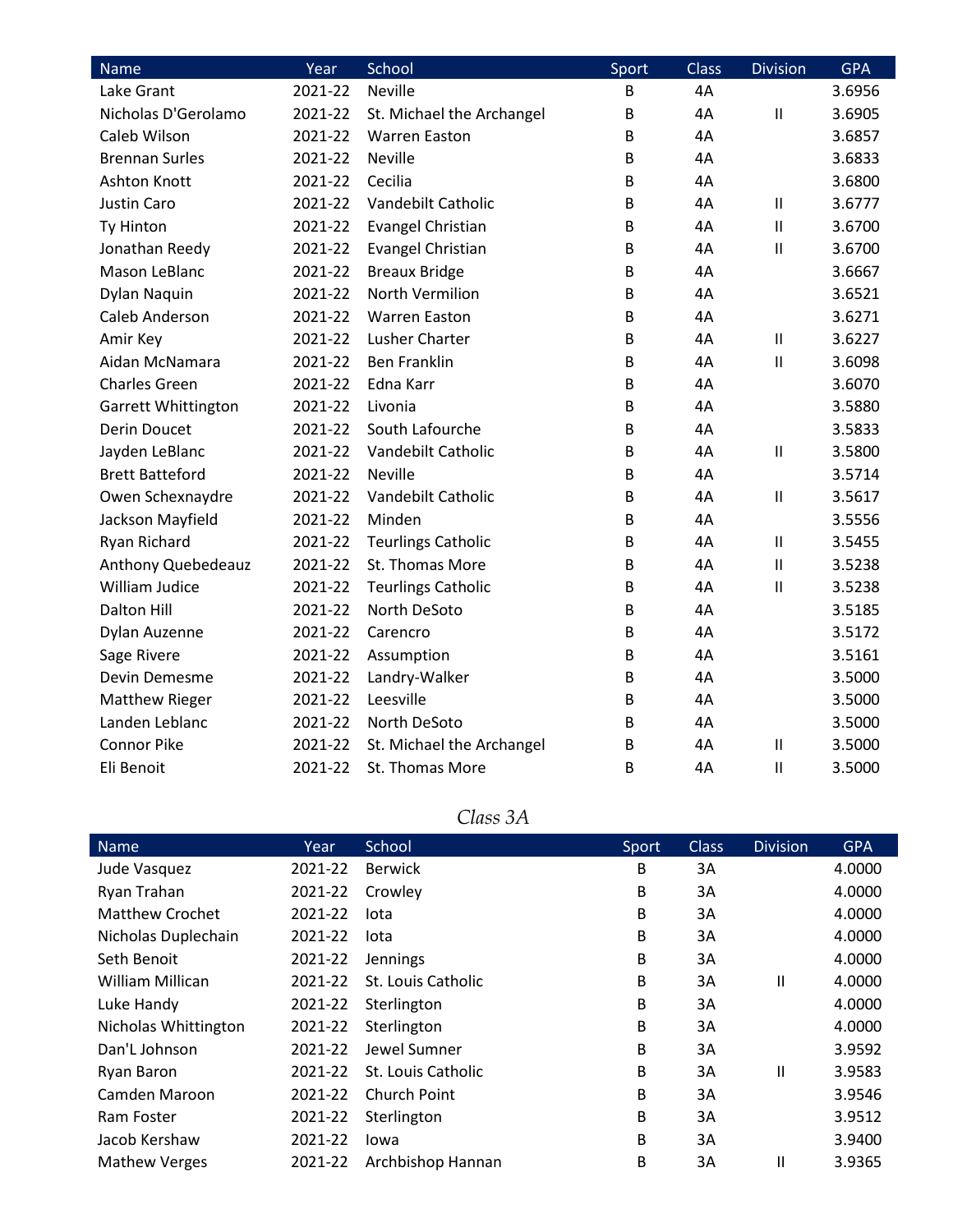| Name                  | Year    | School                          | Sport | <b>Class</b> | <b>Division</b>            | <b>GPA</b> |
|-----------------------|---------|---------------------------------|-------|--------------|----------------------------|------------|
| <b>Mason Haynes</b>   | 2021-22 | North Webster                   | B     | 3A           |                            | 3.9245     |
| Nate Goza             | 2021-22 | Parkview Baptist                | B     | 3A           | $\ensuremath{\mathsf{II}}$ | 3.9167     |
| Peyton Thomas         | 2021-22 | Loyola Prep                     | B     | 3A           | $\ensuremath{\mathsf{II}}$ | 3.9149     |
| Jonah Sullivan        | 2021-22 | Thomas Jefferson                | B     | 3A           | $\sf II$                   | 3.8965     |
| Peyton Allen          | 2021-22 | Archbishop Hannan               | B     | 3A           | $\ensuremath{\mathsf{II}}$ | 3.8890     |
| Christopher Richard   | 2021-22 | Abbeville                       | B     | 3A           |                            | 3.8846     |
| Aidan Welsh           | 2021-22 | St. Louis Catholic              | B     | 3A           | $\ensuremath{\mathsf{II}}$ | 3.8846     |
| Parker Hayes          | 2021-22 | lota                            | B     | 3A           |                            | 3.8800     |
| Lance Troost          | 2021-22 | Haynes Academy                  | B     | 3A           | $\ensuremath{\mathsf{II}}$ | 3.8769     |
| <b>Tyler Smith</b>    | 2021-22 | University Lab                  | B     | 3A           | $\ensuremath{\mathsf{II}}$ | 3.8750     |
| Leslie Foreman        | 2021-22 | <b>Ville Platte</b>             | B     | 3A           |                            | 3.8518     |
| William Soignier      | 2021-22 | Loyola Prep                     | B     | 3A           | $\sf II$                   | 3.8511     |
| Noah Aguillard        | 2021-22 | <b>Pine Prairie</b>             | B     | 3A           |                            | 3.8400     |
| Alec Mahler           | 2021-22 | St. James                       | B     | 3A           |                            | 3.8275     |
| Cole Thompson         | 2021-22 | Sterlington                     | B     | 3A           |                            | 3.8205     |
| Daylon Forman         | 2021-22 | Church Point                    | B     | 3A           |                            | 3.8182     |
| Luke Courville        | 2021-22 | St. Louis Catholic              | B     | 3A           | $\ensuremath{\mathsf{II}}$ | 3.8148     |
| Reece Hardee          | 2021-22 | Kaplan                          | B     | 3A           |                            | 3.8125     |
| <b>Riley Weber</b>    | 2021-22 | Parkview Baptist                | B     | 3A           | $\ensuremath{\mathsf{II}}$ | 3.8113     |
| Ross Denison          | 2021-22 | lowa                            | B     | 3A           |                            | 3.8100     |
| Kyle Smith            | 2021-22 | Patrick Taylor - Science/Tech.  | B     | 3A           | $\ensuremath{\mathsf{II}}$ | 3.8000     |
| Clay Broussard        | 2021-22 | Jennings                        | B     | 3A           |                            | 3.7917     |
| Andrew Foreman        | 2021-22 | St. Louis Catholic              | B     | 3A           | $\sf II$                   | 3.7917     |
| Carter Poche          | 2021-22 | Lutcher                         | B     | 3A           |                            | 3.7692     |
| Kadence Daigle        | 2021-22 | Parkview Baptist                | B     | 3A           | $\ensuremath{\mathsf{II}}$ | 3.7609     |
| Thomas Watson         | 2021-22 | St. Louis Catholic              | B     | 3A           | $\mathbf{II}$              | 3.7500     |
| <b>Hudson Ewing</b>   | 2021-22 | University Lab                  | B     | 3A           | $\sf II$                   | 3.7500     |
| Matthew Cribby        | 2021-22 | Kenner Discovery Health Science | B     | 3A           |                            | 3.7427     |
| Dylan Fabregas        | 2021-22 | E.D. White                      | B     | 3A           | $\ensuremath{\mathsf{II}}$ | 3.7407     |
| <b>Garrett Richey</b> | 2021-22 | <b>Buckeye</b>                  | B     | 3A           |                            | 3.7391     |
| Dante' Seaux          | 2021-22 | Crowley                         | В     | 3A           |                            | 3.7272     |
| <b>Brandon Graham</b> | 2021-22 | Loranger                        | B     | 3A           |                            | 3.7222     |
| <b>Braden Small</b>   | 2021-22 | University Lab                  | В     | 3A           | $\ensuremath{\mathsf{II}}$ | 3.7083     |
| Gavin Tranchina       | 2021-22 | Patrick Taylor - Science/Tech.  | B     | 3A           | $\sf II$                   | 3.7000     |
| Jackson Thorguson     | 2021-22 | <b>Berwick</b>                  | B     | 3A           |                            | 3.6897     |
| Adam Jones            | 2021-22 | Jena                            | B     | 3A           |                            | 3.6889     |
| Ethan LeSage          | 2021-22 | Parkview Baptist                | В     | 3A           | $\sf II$                   | 3.6765     |
| Owen Thorguson        | 2021-22 | <b>Berwick</b>                  | В     | 3A           |                            | 3.6724     |
| Koltin LeBleu         | 2021-22 | lowa                            | B     | 3A           |                            | 3.6700     |
| Caleb Manue           | 2021-22 | Westlake                        | В     | 3A           |                            | 3.6700     |
| <b>Brady Wells</b>    | 2021-22 | <b>Caldwell Parish</b>          | B     | 3A           |                            | 3.6600     |
| <b>Brock Belanger</b> | 2021-22 | Sterlington                     | B     | 3A           |                            | 3.6525     |
| Jadon Smith           | 2021-22 | Jennings                        | В     | 3A           |                            | 3.6522     |
| Evan Daigle           | 2021-22 | <b>Brusly</b>                   | B     | 3A           |                            | 3.6400     |
| Clay Menard           | 2021-22 | <b>Berwick</b>                  | В     | 3A           |                            | 3.6364     |
| Tahj Kimble           | 2021-22 | De La Salle                     | B     | 3A           | $\ensuremath{\mathsf{II}}$ | 3.6300     |
| Reece Guidry          | 2021-22 | Kaplan                          | B     | 3A           |                            | 3.6250     |
| Connor Dickerson      | 2021-22 | Westlake                        | B     | 3A           |                            | 3.6200     |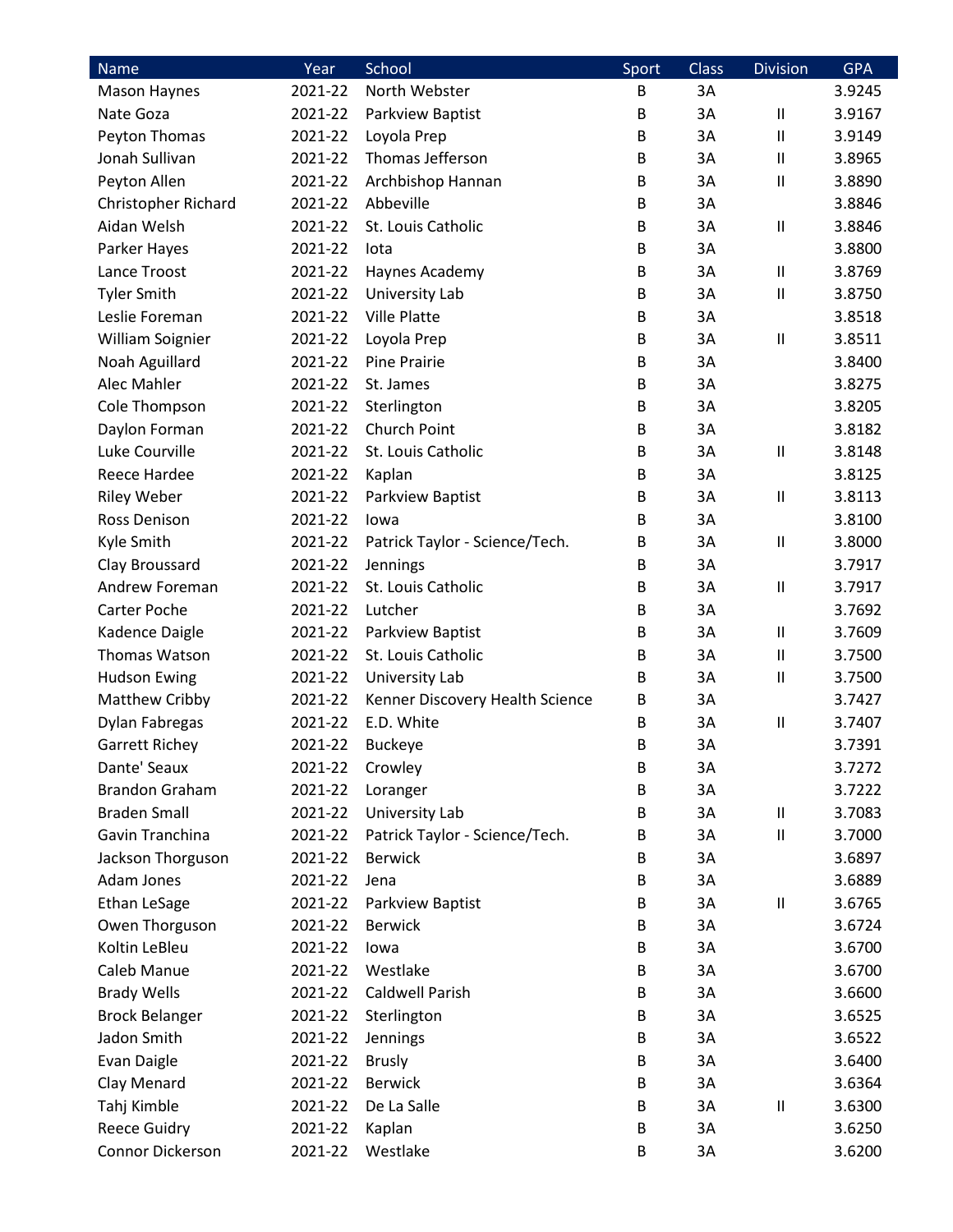| <b>Name</b>            | Year    | School                          | Sport | <b>Class</b> | <b>Division</b>            | <b>GPA</b> |
|------------------------|---------|---------------------------------|-------|--------------|----------------------------|------------|
| <b>Brennan Deville</b> | 2021-22 | Jena                            | В     | 3A           |                            | 3.6190     |
| Caden Futrell          | 2021-22 | Grant                           | В     | 3A           |                            | 3.6140     |
| Connor Cribby          | 2021-22 | Kenner Discovery Health Science | В     | 3A           |                            | 3.6137     |
| <b>Craig Greene</b>    | 2021-22 | University Lab                  | В     | 3A           | Ш                          | 3.6136     |
| Albert Miller          | 2021-22 | Jewel Sumner                    | В     | 3A           |                            | 3.5952     |
| Noble Means            | 2021-22 | Loyola Prep                     | В     | 3A           | Ш                          | 3.5532     |
| Cole MacNichol         | 2021-22 | <b>Brusly</b>                   | В     | 3A           |                            | 3.5400     |
| James (J.D.) Soileau   | 2021-22 | St. Louis Catholic              | В     | 3A           | $\ensuremath{\mathsf{II}}$ | 3.5385     |
| Makiethian James       | 2021-22 | Richwood                        | В     | 3A           |                            | 3.5333     |
| Parker Thomas          | 2021-22 | Loyola Prep                     | В     | 3A           | Ш                          | 3.5319     |
| Jason Shamsie          | 2021-22 | St. Louis Catholic              | В     | 3A           | $\mathsf{I}$               | 3.5200     |
| Jack Mitcham           | 2021-22 | Sterlington                     | В     | 3A           |                            | 3.5116     |
| Collier Barham         | 2021-22 | University Lab                  | В     | 3A           | Ш                          | 3.5098     |
| Joseph Cochran         | 2021-22 | West Feliciana                  | В     | 3A           |                            | 3.5098     |
| <b>Brady Parker</b>    | 2021-22 | Grant                           | В     | 3A           |                            | 3.5087     |
| Yuse Salgado           | 2021-22 | <b>Northwest</b>                | В     | 3A           |                            | 3.5000     |

## *Class 2A*

| <b>Name</b>              | Year    | School                          | Sport | <b>Class</b> | <b>Division</b> | <b>GPA</b> |
|--------------------------|---------|---------------------------------|-------|--------------|-----------------|------------|
| <b>Austin Riser</b>      | 2021-22 | D'Arbonne Woods Charter         | В     | 2A           |                 | 4.0000     |
| Andrew Duhon             | 2021-22 | <b>DeQuincy</b>                 | В     | 2A           |                 | 4.0000     |
| <b>Braden McLin</b>      | 2021-22 | Doyle                           | В     | 2A           |                 | 4.0000     |
| Wyatt Morgan             | 2021-22 | Doyle                           | B     | 2A           |                 | 4.0000     |
| <b>Ryker Dolese</b>      | 2021-22 | <b>Isidore Newman</b>           | В     | 2A           | III             | 4.0000     |
| Cowinn Helaire           | 2021-22 | Lafayette Christian             | В     | 2A           | III             | 4.0000     |
| Lloyd Chumley            | 2021-22 | Lakeside                        | В     | 2A           |                 | 4.0000     |
| Hunter Freyou            | 2021-22 | Loreauville                     | В     | 2A           |                 | 4.0000     |
| Brayden Broussard        | 2021-22 | Notre Dame                      | B     | 2A           | $\mathbf{III}$  | 4.0000     |
| Chase Cooper             | 2021-22 | Pine                            | В     | 2A           |                 | 4.0000     |
| <b>Darren Morris</b>     | 2021-22 | Pope John Paul II               | В     | 2A           | III             | 4.0000     |
| Zack Vicknair            | 2021-22 | St. Charles                     | В     | 2A           | $\mathbf{III}$  | 4.0000     |
| Hunter Lail              | 2021-22 | Lafayette Christian             | B     | 2A           | Ш               | 3.9900     |
| <b>Dallas Daniels</b>    | 2021-22 | Oakdale                         | В     | 2A           |                 | 3.9900     |
| <b>Brandon Franks</b>    | 2021-22 | Episcopal                       | В     | 2A           | $\mathbf{III}$  | 3.9780     |
| Philip Perrin III        | 2021-22 | <b>Bunkie</b>                   | В     | 2A           |                 | 3.9600     |
| Luke LeBourgeois         | 2021-22 | Doyle                           | В     | 2A           |                 | 3.9565     |
| <b>Ethan Deshautelle</b> | 2021-22 | <b>Avoyelles Public Charter</b> | В     | 2A           |                 | 3.9500     |
| <b>Steven Deville</b>    | 2021-22 | Many                            | В     | 2A           |                 | 3.9474     |
| Aaron Manasco            | 2021-22 | Many                            | В     | 2A           |                 | 3.9444     |
| <b>Charlton Graves</b>   | 2021-22 | Episcopal                       | В     | 2A           | $\mathbf{III}$  | 3.9250     |
| Lane Jarreau             | 2021-22 | Dunham                          | В     | 2A           | III             | 3.9074     |
| Shawn Riviere            | 2021-22 | Pope John Paul II               | В     | 2A           | Ш               | 3.9016     |
| Joshua Gregoire          | 2021-22 | Episcopal                       | В     | 2A           | Ш               | 3.8974     |
| Kenneth Byles            | 2021-22 | Many                            | В     | 2A           |                 | 3.8909     |
| Ryan Laiche              | 2021-22 | St. Charles                     | В     | 2A           | $\mathbf{III}$  | 3.8888     |
| <b>Edward Allison</b>    | 2021-22 | <b>French Settlement</b>        | В     | 2A           |                 | 3.8810     |
| Evan Kaiser              | 2021-22 | Port Barre                      | В     | 2A           |                 | 3.8695     |
| <b>Matthew Bernard</b>   | 2021-22 | Notre Dame                      | B     | 2A           | $\mathbf{III}$  | 3.8636     |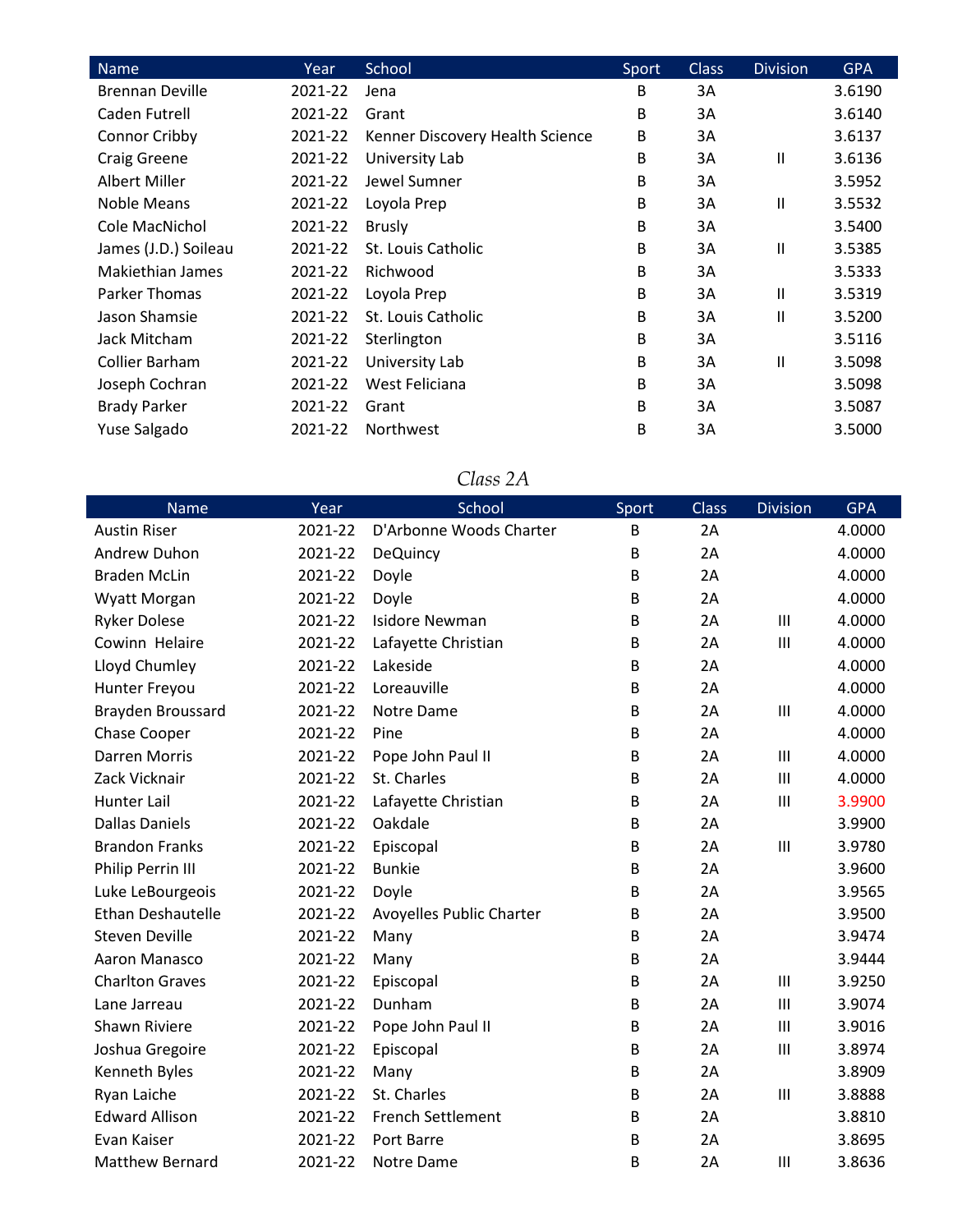| <b>Name</b>             | Year    | School                     | Sport | <b>Class</b> | <b>Division</b> | <b>GPA</b> |
|-------------------------|---------|----------------------------|-------|--------------|-----------------|------------|
| <b>Brady Senn</b>       | 2021-22 | Delhi Charter              | В     | 2A           |                 | 3.8604     |
| <b>Braden Trull</b>     | 2021-22 | Rosepine                   | В     | 2A           |                 | 3.8604     |
| Hayden Cormier          | 2021-22 | <b>Ascension Episcopal</b> | B     | 2A           | $\mathbf{III}$  | 3.8600     |
| Jackson Long            | 2021-22 | D'Arbonne Woods Charter    | В     | 2A           |                 | 3.8600     |
| John Campbell           | 2021-22 | Episcopal                  | В     | 2A           | Ш               | 3.8421     |
| <b>Dalton Davis</b>     | 2021-22 | <b>DeQuincy</b>            | B     | 2A           |                 | 3.8300     |
| Jackson Ford            | 2021-22 | <b>Holy Savior Menard</b>  | B     | 2A           | Ш               | 3.8261     |
| <b>Mason Tramel</b>     | 2021-22 | Kinder                     | B     | 2A           |                 | 3.8181     |
| Luke Hill               | 2021-22 | Episcopal                  | В     | 2A           | Ш               | 3.8158     |
| Jacob Haase             | 2021-22 | Episcopal                  | В     | 2A           | $\mathbf{III}$  | 3.7917     |
| <b>Blake Lobell</b>     | 2021-22 | Springfield                | B     | 2A           |                 | 3.7901     |
| Zach Chambers           | 2021-22 | <b>DeQuincy</b>            | B     | 2A           |                 | 3.7900     |
| Sladen Lyles            | 2021-22 | Springfield                | В     | 2A           |                 | 3.7818     |
| <b>Carson Duval</b>     | 2021-22 | Episcopal                  | В     | 2A           | Ш               | 3.7692     |
| Jace Manual             | 2021-22 | Oakdale                    | B     | 2A           |                 | 3.7647     |
| Alex Savage             | 2021-22 | Port Barre                 | B     | 2A           |                 | 3.7647     |
| Nicholas Mannina        | 2021-22 | Episcopal                  | В     | 2A           | $\mathbf{III}$  | 3.7632     |
| Nicholas Bain           | 2021-22 | <b>Bunkie</b>              | В     | 2A           |                 | 3.7600     |
| Gavin Gary              | 2021-22 | <b>DeQuincy</b>            | В     | 2A           |                 | 3.7500     |
| <b>Palmer Bruns</b>     | 2021-22 | Episcopal                  | В     | 2A           | Ш               | 3.7436     |
| Colin Foil              | 2021-22 | Dunham                     | B     | 2A           | Ш               | 3.7321     |
| Karson Broussard        | 2021-22 | Notre Dame                 | B     | 2A           | Ш               | 3.7273     |
| Logan Calcote           | 2021-22 | Rosepine                   | B     | 2A           |                 | 3.7193     |
| Reagan Walker           | 2021-22 | D'Arbonne Woods Charter    | В     | 2A           |                 | 3.7021     |
| Cole Henderson          | 2021-22 | Vinton                     | B     | 2A           |                 | 3.7000     |
| Liam Adamson            | 2021-22 | Amite                      | В     | 2A           |                 | 3.6977     |
| <b>Bryson Thomas</b>    | 2021-22 | Pine                       | В     | 2A           |                 | 3.6956     |
| Jackson Randall         | 2021-22 | Dunham                     | В     | 2A           | $\mathbf{III}$  | 3.6930     |
| Caleb Comeaux           | 2021-22 | Notre Dame                 | В     | 2A           | Ш               | 3.6818     |
| <b>Ethan Frey</b>       | 2021-22 | Rosepine                   | B     | 2A           |                 | 3.6734     |
| Jacob Hedges            | 2021-22 | Dunham                     | В     | 2A           | Ш               | 3.6731     |
| <b>Rhett Tharp</b>      | 2021-22 | Vinton                     | В     | 2A           |                 | 3.6700     |
| Cole Johnson            | 2021-22 | Episcopal                  | B     | 2A           | Ш               | 3.6512     |
| Drew Lee                | 2021-22 | <b>Ascension Episcopal</b> | B     | 2A           | Ш               | 3.6500     |
| Dyllan Lawson           | 2021-22 | Winnfield                  | В     | 2A           |                 | 3.6346     |
| <b>Blake Cleland</b>    | 2021-22 | Northlake Christian        | В     | 2A           | Ш               | 3.6300     |
| <b>Gatlin Gonzales</b>  | 2021-22 | Vinton                     | В     | 2A           |                 | 3.6250     |
| Drew Milton             | 2021-22 | St. Thomas Aquinas         | В     | 2A           | Ш               | 3.6190     |
| Jack Savario            | 2021-22 | Episcopal                  | B     | 2A           | Ш               | 3.6053     |
| <b>Tyson Hager</b>      | 2021-22 | Welsh                      | В     | 2A           |                 | 3.5755     |
| <b>Brayden Thompson</b> | 2021-22 | St. Thomas Aquinas         | B     | 2A           | Ш               | 3.5714     |
| Rogan Saunier           | 2021-22 | Delcambre                  | В     | 2A           |                 | 3.5652     |
| Logan Chenevert         | 2021-22 | <b>Bunkie</b>              | В     | 2A           |                 | 3.5600     |
| Patrick Bordelon        | 2021-22 | Fisher                     | B     | 2A           |                 | 3.5576     |
| <b>Wyatt Biever</b>     | 2021-22 | <b>Isidore Newman</b>      | В     | 2A           | Ш               | 3.5550     |
| Cale Navarre            | 2021-22 | Welsh                      | B     | 2A           |                 | 3.5510     |
| Benjamin Bennett Gibson | 2021-22 | Episcopal                  | B     | 2A           | Ш               | 3.5417     |
| Kyle Thezan             | 2021-22 | Northlake Christian        | В     | 2A           | Ш               | 3.5400     |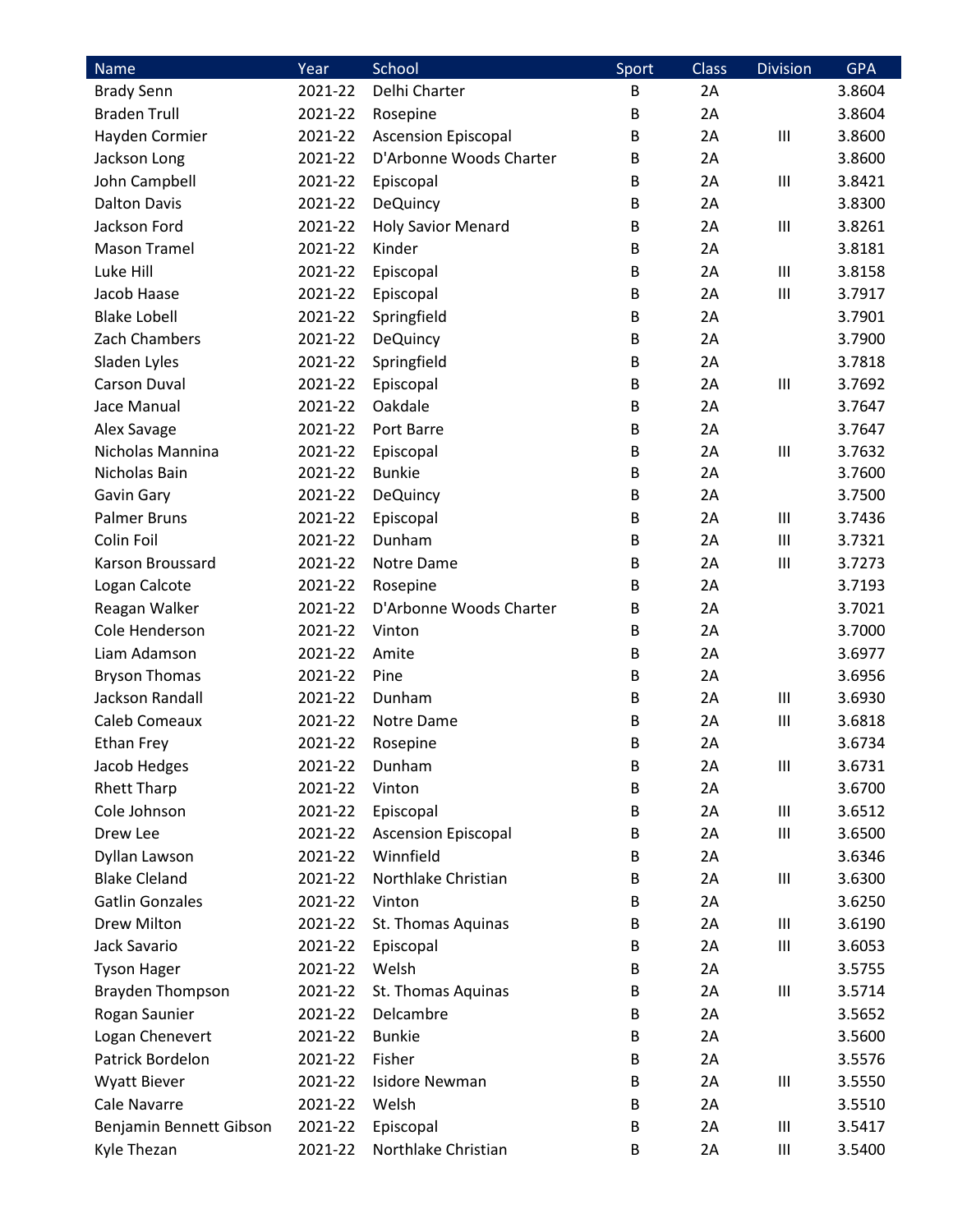| Name                  | Year    | School             | Sport | <b>Class</b> | <b>Division</b> | <b>GPA</b> |
|-----------------------|---------|--------------------|-------|--------------|-----------------|------------|
| Stewart Bonnecaze     | 2021-22 | Episcopal          | B     | 2A           | $\mathbf{III}$  | 3.5385     |
| Parker Perrilloux     | 2021-22 | St. Thomas Aquinas | В     | 2A           | Ш               | 3.5366     |
| Keaton Oxley          | 2021-22 | Many               | B     | 2A           |                 | 3.5294     |
| Dalton Keel           | 2021-22 | Rosepine           | B     | 2A           |                 | 3.5250     |
| Ethan Anthony         | 2021-22 | Springfield        | B     | 2A           |                 | 3.5185     |
| <b>Bryce Bertucci</b> | 2021-22 | St. Charles        | B     | 2A           | Ш               | 3.5185     |
| Cole Sattler          | 2021-22 | Many               | B     | 2A           |                 | 3.5094     |
| Hayden Sauseda        | 2021-22 | <b>Bunkie</b>      | B     | 2A           |                 | 3.5000     |
| Luke LeBoeuf          | 2021-22 | Kinder             | B     | 2A           |                 | 3.5000     |

| <b>Name</b>                | Year    | School                     | Sport | Class | <b>Division</b> | <b>GPA</b> |
|----------------------------|---------|----------------------------|-------|-------|-----------------|------------|
| Andrew Jewell              | 2021-22 | Catholic - P.C.            | B     | 1A    | IV              | 4.0000     |
| Nicolas Spitale            | 2021-22 | <b>Central Catholic</b>    | B     | 1A    | IV              | 4.0000     |
| Nolan McDonald             | 2021-22 | <b>Central Private</b>     | B     | 1A    | IV              | 4.0000     |
| <b>Collin Faucheux</b>     | 2021-22 | Hanson Memorial            | B     | 1A    | IV              | 4.0000     |
| Bennie Ferguson            | 2021-22 | Homer                      | В     | 1A    |                 | 4.0000     |
| Gannon Duke                | 2021-22 | LaSalle                    | В     | 1A    |                 | 4.0000     |
| Cole Parker                | 2021-22 | <b>Ouachita Christian</b>  | B     | 1A    | IV              | 4.0000     |
| <b>William Driggs</b>      | 2021-22 | St. Edmund                 | B     | 1A    | IV              | 4.0000     |
| James Mayronne             | 2021-22 | St. Frederick              | B     | 1A    | IV              | 4.0000     |
| <b>Gunter Tannehill</b>    | 2021-22 | St. Frederick              | B     | 1A    | IV              | 4.0000     |
| Joseph Schlatre            | 2021-22 | St. John                   | В     | 1A    | IV              | 4.0000     |
| <b>Thomas Bellaire</b>     | 2021-22 | <b>Vermilion Catholic</b>  | В     | 1A    | IV              | 4.0000     |
| <b>Skylur Fleming</b>      | 2021-22 | East Iberville             | B     | 1A    |                 | 3.9636     |
| Luke Vidrine               | 2021-22 | St. Edmund                 | B     | 1A    | IV              | 3.9545     |
| <b>Graeme Fidelak</b>      | 2021-22 | St. Mary's                 | В     | 1A    | IV              | 3.9310     |
| Earl Chiasson III          | 2021-22 | <b>Vermilion Catholic</b>  | B     | 1A    | IV              | 3.9170     |
| Casey Cobb                 | 2021-22 | <b>Ouachita Christian</b>  | B     | 1A    | IV              | 3.9130     |
| Andrew Jung                | 2021-22 | <b>Riverside Academy</b>   | В     | 1A    | IV              | 3.9100     |
| Zachary Bacilla            | 2021-22 | Westminster Christian      | B     | 1A    | IV              | 3.9100     |
| <b>Tristan Freeman</b>     | 2021-22 | Centerville                | В     | 1A    |                 | 3.9091     |
| Daven Benoit               | 2021-22 | St. Edmund                 | B     | 1A    | IV              | 3.9048     |
| <b>Caden Flowers</b>       | 2021-22 | Calvary Baptist            | B     | 1A    | IV              | 3.8776     |
| Bowen Johnson              | 2021-22 | <b>Vermilion Catholic</b>  | B     | 1A    | IV              | 3.8700     |
| <b>Carter Gates</b>        | 2021-22 | <b>Ouachita Christian</b>  | B     | 1A    | IV              | 3.8261     |
| Sean McFall                | 2021-22 | <b>Block</b>               | В     | 1A    |                 | 3.8182     |
| Nathan Mount               | 2021-22 | Centerville                | B     | 1A    |                 | 3.7917     |
| <b>Barham White</b>        | 2021-22 | <b>Ouachita Christian</b>  | B     | 1A    | IV              | 3.7916     |
| James Markey               | 2021-22 | <b>Ascension Christian</b> | B     | 1A    | IV              | 3.7895     |
| <b>Damian Pierce</b>       | 2021-22 | <b>White Castle</b>        | В     | 1A    |                 | 3.7888     |
| Bryson Gorrondona          | 2021-22 | St. Martin's Episcopal     | В     | 1A    | IV              | 3.7800     |
| John Moody                 | 2021-22 | Montgomery                 | В     | 1A    |                 | 3.7719     |
| <b>Ashton Andre</b>        | 2021-22 | <b>False River</b>         | В     | 1A    | IV              | 3.7608     |
| <b>Braxton Whittenberg</b> | 2021-22 | St. John                   | В     | 1A    | IV              | 3.7600     |
| Aaron Peel                 | 2021-22 | Cedar Creek                | В     | 1A    | IV              | 3.7381     |
| <b>Tommy McFall</b>        | 2021-22 | <b>Block</b>               | В     | 1A    |                 | 3.7273     |
| <b>Riley Reed</b>          | 2021-22 | Opelousas Catholic         | В     | 1A    | IV              | 3.7200     |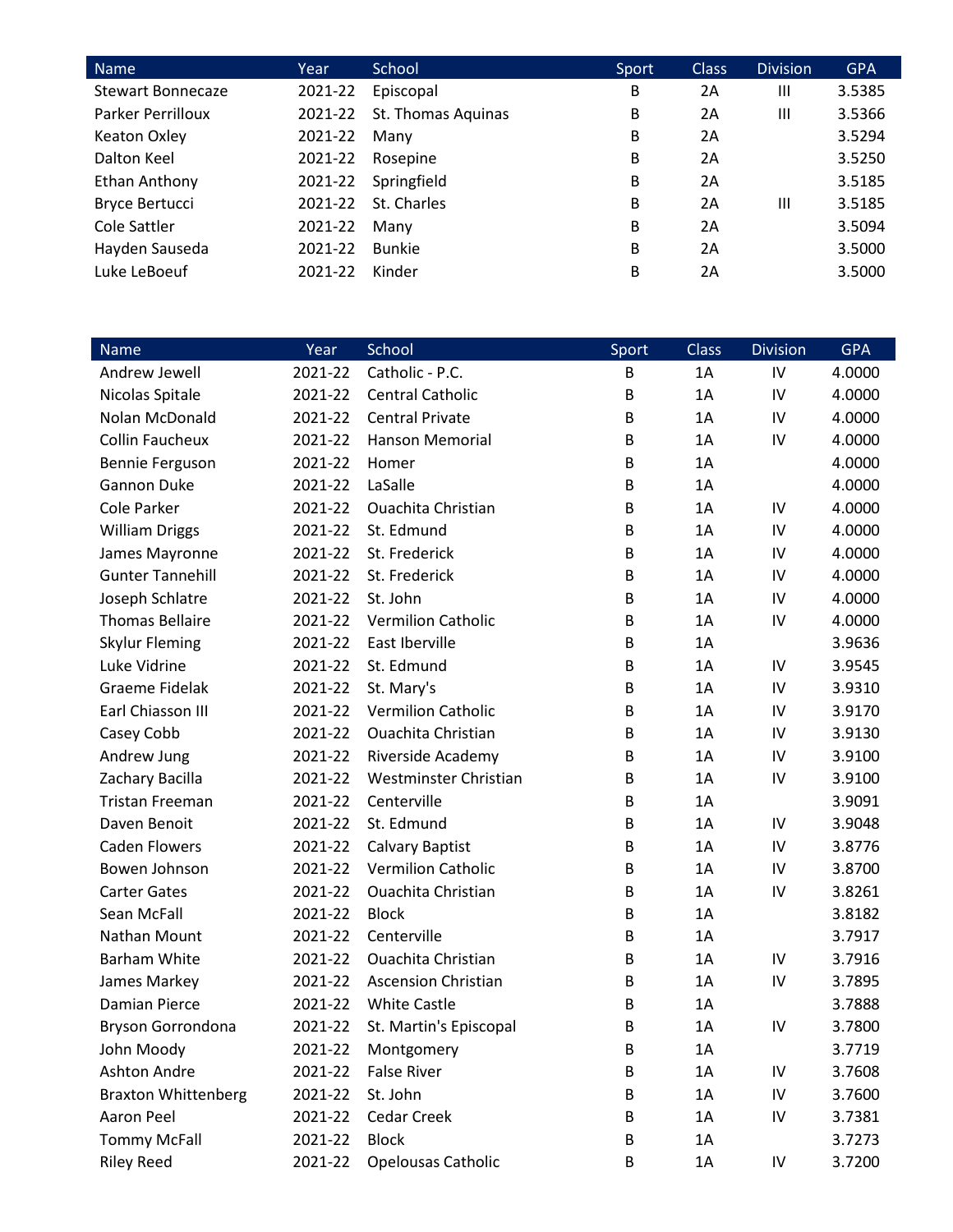| Name                     | Year    | School                     | Sport | <b>Class</b> | <b>Division</b> | <b>GPA</b> |
|--------------------------|---------|----------------------------|-------|--------------|-----------------|------------|
| Donald Bickham           | 2021-22 | Calvary Baptist            | В     | 1A           | IV              | 3.7143     |
| Colin Pohlman            | 2021-22 | <b>River Oaks</b>          | B     | 1A           | IV              | 3.7143     |
| Skylar David             | 2021-22 | <b>Central Private</b>     | B     | 1A           | IV              | 3.7021     |
| <b>Beau Skinner</b>      | 2021-22 | LaSalle                    | B     | 1A           |                 | 3.6888     |
| Jacob Bareswill          | 2021-22 | <b>Ouachita Christian</b>  | B     | 1A           | IV              | 3.6667     |
| Herman Brister           | 2021-22 | Southern Lab               | B     | 1A           | IV              | 3.6610     |
| Kaine Nichols            | 2021-22 | Northwood - Lena           | B     | 1A           |                 | 3.6591     |
| Jace Sloane              | 2021-22 | <b>Opelousas Catholic</b>  | B     | 1A           | IV              | 3.6400     |
| Angelo Izzard            | 2021-22 | Southern Lab               | B     | 1A           | IV              | 3.6346     |
| <b>Braden Tregre</b>     | 2021-22 | <b>Ascension Christian</b> | B     | 1A           | IV              | 3.6250     |
| <b>Cameron Davis</b>     | 2021-22 | Merryville                 | B     | 1A           |                 | 3.6110     |
| Justin Michael Childress | 2021-22 | Haynesville                | B     | 1A           |                 | 3.5862     |
| Cale Hollis              | 2021-22 | Glenbrook                  | B     | 1A           | IV              | 3.5609     |
| Colin Saucier            | 2021-22 | St. Martin's Episcopal     | B     | 1A           | IV              | 3.5555     |
| <b>Garrett Dubois</b>    | 2021-22 | St. Edmund                 | B     | 1A           | IV              | 3.5455     |
| Jonathan Ingram          | 2021-22 | <b>Block</b>               | В     | 1A           |                 | 3.5238     |
| Sawyer Fowler            | 2021-22 | Calvary Baptist            | В     | 1A           | 1V              | 3.5208     |
| Trent Ingraham           | 2021-22 | Northwood - Lena           | B     | 1A           |                 | 3.5000     |

| <b>Name</b>           | Year    | School                                | Sport | <b>Class</b> | <b>Division</b> | <b>GPA</b> |
|-----------------------|---------|---------------------------------------|-------|--------------|-----------------|------------|
| Judge Boudreaux       | 2021-22 | Converse                              | B     | B            |                 | 4.0000     |
| Connor Goleman        | 2021-22 | Pitkin                                | В     | B            |                 | 4.0000     |
| <b>Cameron Hollis</b> | 2021-22 | Quitman                               | B     | B            |                 | 4.0000     |
| Benjamin Cusick       | 2021-22 | <b>Country Day University Academy</b> | B     | B            | V               | 3.9642     |
| Tyler Simonelli       | 2021-22 | Quitman                               | B     | B            |                 | 3.9622     |
| <b>Cort Knippers</b>  | 2021-22 | Florien                               | B     | B            |                 | 3.9354     |
| <b>Caleb Waters</b>   | 2021-22 | Weston                                | B     | B            |                 | 3.9272     |
| Dakota Guitreau       | 2021-22 | Maurepas                              | B     | B            |                 | 3.9250     |
| Kyler West            | 2021-22 | Quitman                               | B     | B            |                 | 3.9245     |
| Christian Conly       | 2021-22 | Castor                                | B     | B            |                 | 3.8906     |
| Brenyn Ebarb          | 2021-22 | Zwolle                                | B     | B            |                 | 3.8772     |
| Cade Barfield         | 2021-22 | <b>Episcopal of Acadiana</b>          | B     | B            | V               | 3.8700     |
| Robert Broussard      | 2021-22 | <b>Episcopal of Acadiana</b>          | B     | B            | V               | 3.8700     |
| Clayton Hebert        | 2021-22 | Episcopal of Acadiana                 | B     | B            | V               | 3.8666     |
| <b>Billy Rivers</b>   | 2021-22 | Converse                              | B     | B            |                 | 3.8475     |
| Jason Gormanous       | 2021-22 | Elizabeth                             | B     | B            |                 | 3.8250     |
| Luke Morgan           | 2021-22 | Quitman                               | B     | B            |                 | 3.8113     |
| Jace Baguex           | 2021-22 | Lacassine                             | B     | B            |                 | 3.8039     |
| <b>Hunner Perkins</b> | 2021-22 | Pitkin                                | B     | B            |                 | 3.7894     |
| <b>Cameron Craig</b>  | 2021-22 | Converse                              | B     | B            |                 | 3.7681     |
| Xavier Mosley         | 2021-22 | Simsboro                              | В     | B            |                 | 3.7241     |
| Jonathan Fee          | 2021-22 | Elizabeth                             | B     | B            |                 | 3.7143     |
| Caden Craig           | 2021-22 | Converse                              | B     | B            |                 | 3.7115     |
| Jake Winegeart        | 2021-22 | Oak Hill                              | B     | B            |                 | 3.6667     |
| Jake Farmer           | 2021-22 | Converse                              | B     | B            |                 | 3.6538     |
| <b>Wyatt Berry</b>    | 2021-22 | <b>Bell City</b>                      | B     | B            |                 | 3.5762     |
| <b>Austin Swift</b>   | 2021-22 | Choudrant                             | B     | B            |                 | 3.5510     |
| Landyn Crow           | 2021-22 | Castor                                | B     | B            |                 | 3.5435     |